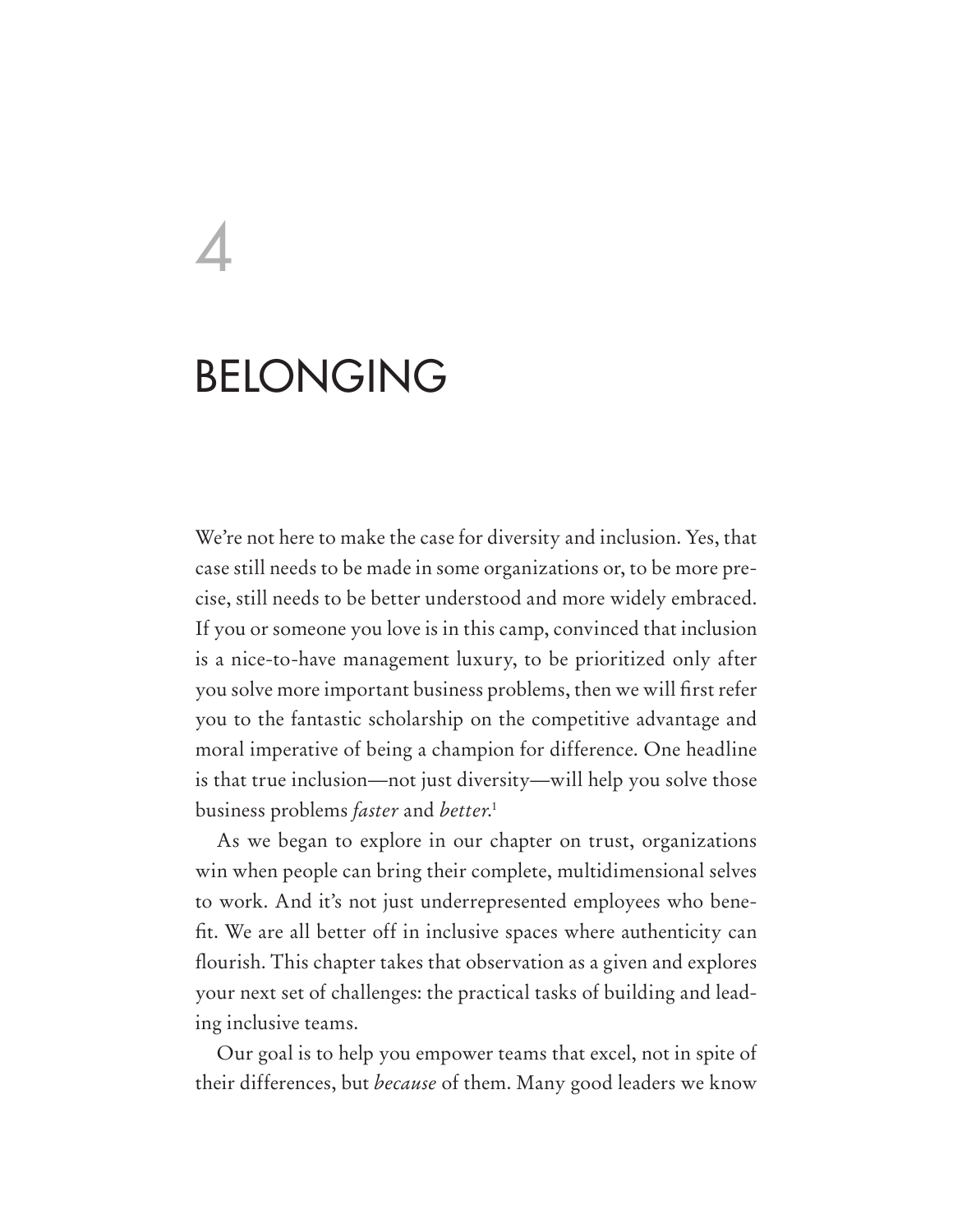are committed to this idea but are still having a hard time getting it done and fully unleashing people who don't look and think and talk like them. This chapter is about how to overcome this dynamic.<sup>a</sup>

## **Begin at the beginning (and everywhere else)**

 We break up our discussion according to the traditional human resources life cycle, meaning the phases through which someone experiences your organization. Starting with the recruitment of new employees, we then move on to creating spaces where everyone has an opportunity to thrive and advance, and then close with retaining great people. We look at these challenges through the lens of empowerment leadership that makes being different not only safe but also welcome, celebrated, and cherished.

 To be clear, this is meant to be an intuitive structure, not our suggested order of operations. Our advice is to do— or at least to *start* doing— as much as you can simultaneously. When people ask us about the optimal timing for inclusive change, our standard response is, "How about now?"

First, there's a strong, rip-off-the-Band-Aid argument for simply getting on with things. Anticipation of change introduces anxiety into an ecosystem, and the antidote is to replace it with *actual* change. The longer you wait, the more space the human imagination has to hallucinate—a favorite term of our friend and fellow educator Tom

a. We disproportionately focus on women and LGBT+ perspectives in this chapter, as stand- ins for differences that are visible and (mostly) invisible. This choice reflects both our space limitations and our particular experience navigating the world as members of these two groups. Needless to say, only some of our advice is transferable to other populations, but we still hope it remains directionally useful, regardless of the type of difference you seek to support. Wherever practical, we broaden the discussion.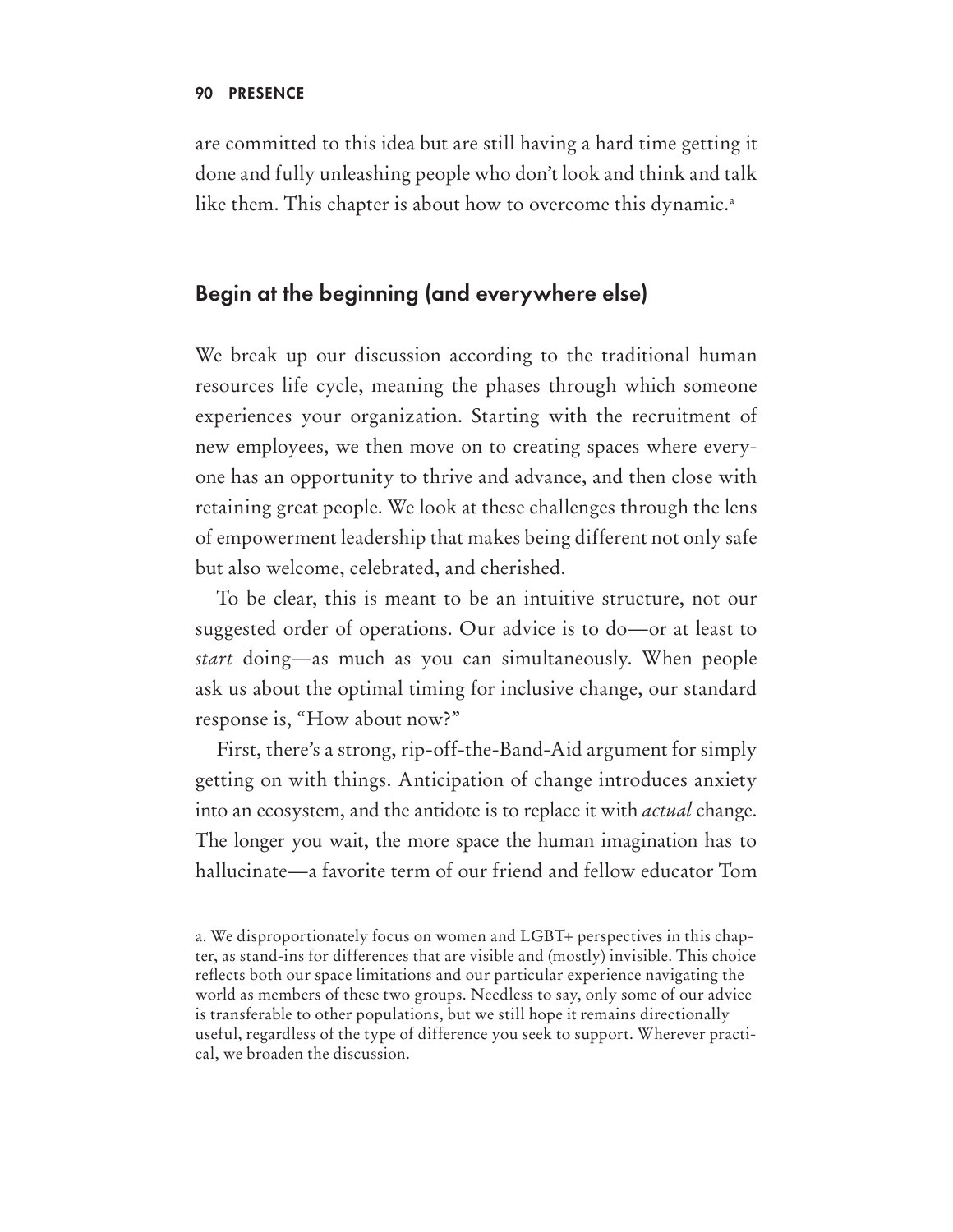DeLong— about all the catastrophic turns the future could take. Getting started also allows you to create enough momentum to help you up the inevitable learning curve and around whatever resistance you may meet along the way.

 Here's the main problem with *not* doing as much as you can, as quickly as you can, to promote inclusion: failing to act in the presence of bias is demoralizing and inhumane. Once you've identified systemic barriers to the contributions of your fellow human beings, delays can be interpreted as comfort with their inequity and unrealized potential. Imagine saying something like this to your colleagues: "Look, it's come to our attention that we're only empowering the straight, white men on the team, but we have a lot on our plate right now, so we're going to wait until later to deal with it." That's essentially what you're communicating when you move slowly in response to unveiled bias.

 There will always be people telling you to slow down and do less. Always, always, always. They often have long institutional memories, care deeply about the organization, and worry most about the good things that may be lost in a transformative change process. When we took on gender inequalities at Harvard Business School (more on this in chapter 6), well-meaning colleagues who believed they were acting in the school's best interest advised us to wait a year. One year didn't seem like much to ask for a hundred-year-old institution.

 In our experience, it's everything to ask. We've learned the hard way that big organizational change almost always happens quickly, so our advice is to start now and slay all the dragons you can find. We've partnered closely with change makers at every level, and we've never heard anyone say, "I wish we had taken longer and done less." Indeed, we frequently hear the opposite. (See the sidebar "Ten Signs Your Organization Is Stalling.")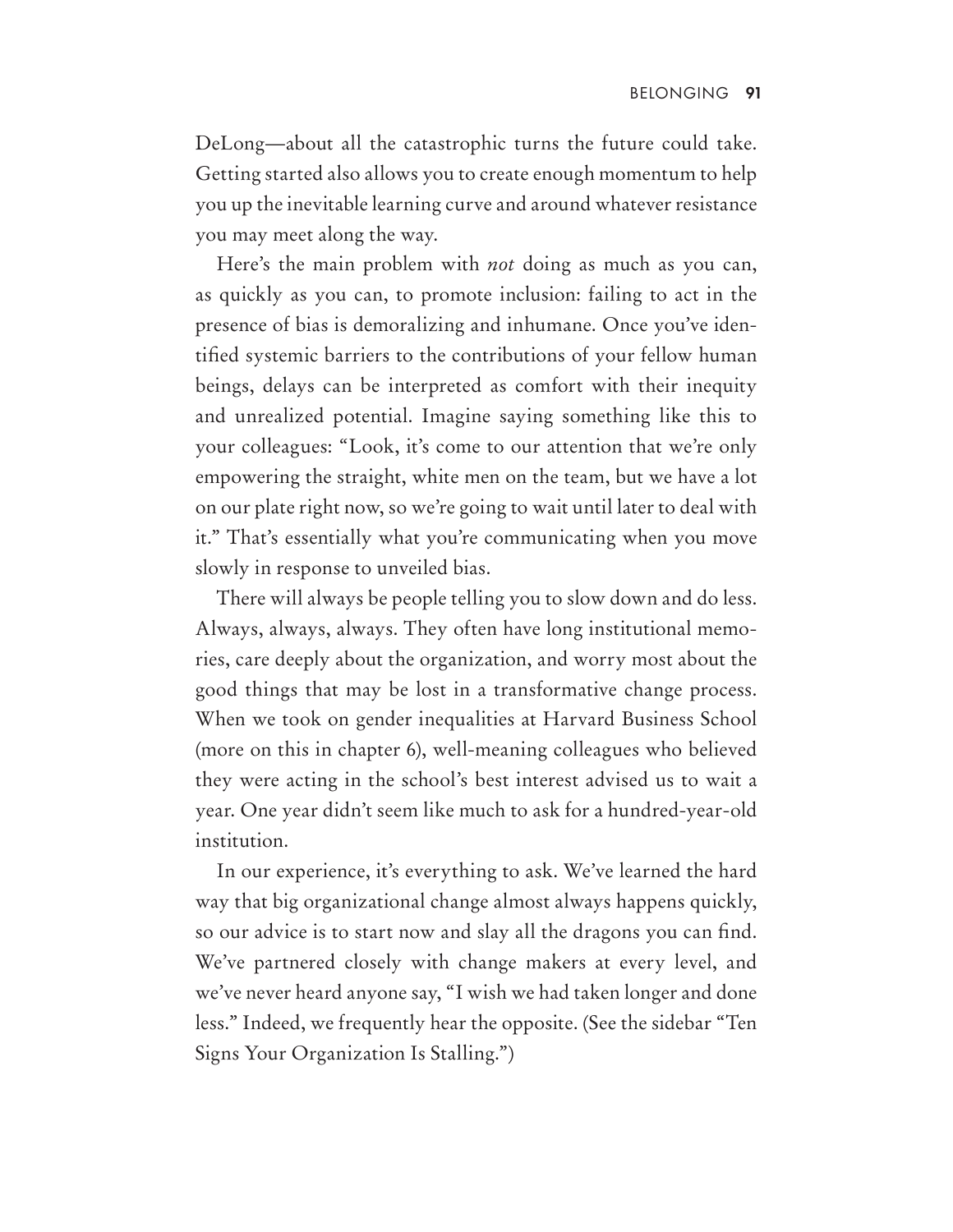## Ten Signs Your Organization Is Stalling

Let's say you're making progress toward a more inclusive operating environment, but you suspect your colleagues are trying to slow you down. Resistance to change can show up in many forms, some of them hard to decipher. The following ten signs reveal that your organization is digging in its heels:

- 1. **A task force has been assigned to the problem.** A small, intrepid team of reformers is one thing; indeed, it's among the most important tools for accelerating action. Most task forces, it turns out, do not fit this profile. If your organization is pushing you to rely on a structure like this that's outside the typical chain of command, make sure it's a mechanism with the legitimacy and decision rights to make a difference.
- 2. **You're being thanked for your time and effort.** If you suspect you're being indulged and dismissed, then you probably are. By the way, this is not the same thing as being disagreed with, which is a perfectly acceptable response to you. Your obligation as a change maker is to make the persuasive case for your ideas. Your colleagues' obligation is to engage with them in good faith, not to meet all of your demands.
- 3. **People doubt whether the organization (really) has a problem.** Be prepared for your colleagues to push back on the diagnosis that the company has an inclusion problem. Hard truths are, by definition, difficult to face, and this is particularly true for data that confirm a tolerance for bias (or worse). Stay strong. Be fluent in the evidence you've gathered and also in resonant stories about the cost of barriers to everyone's full participation.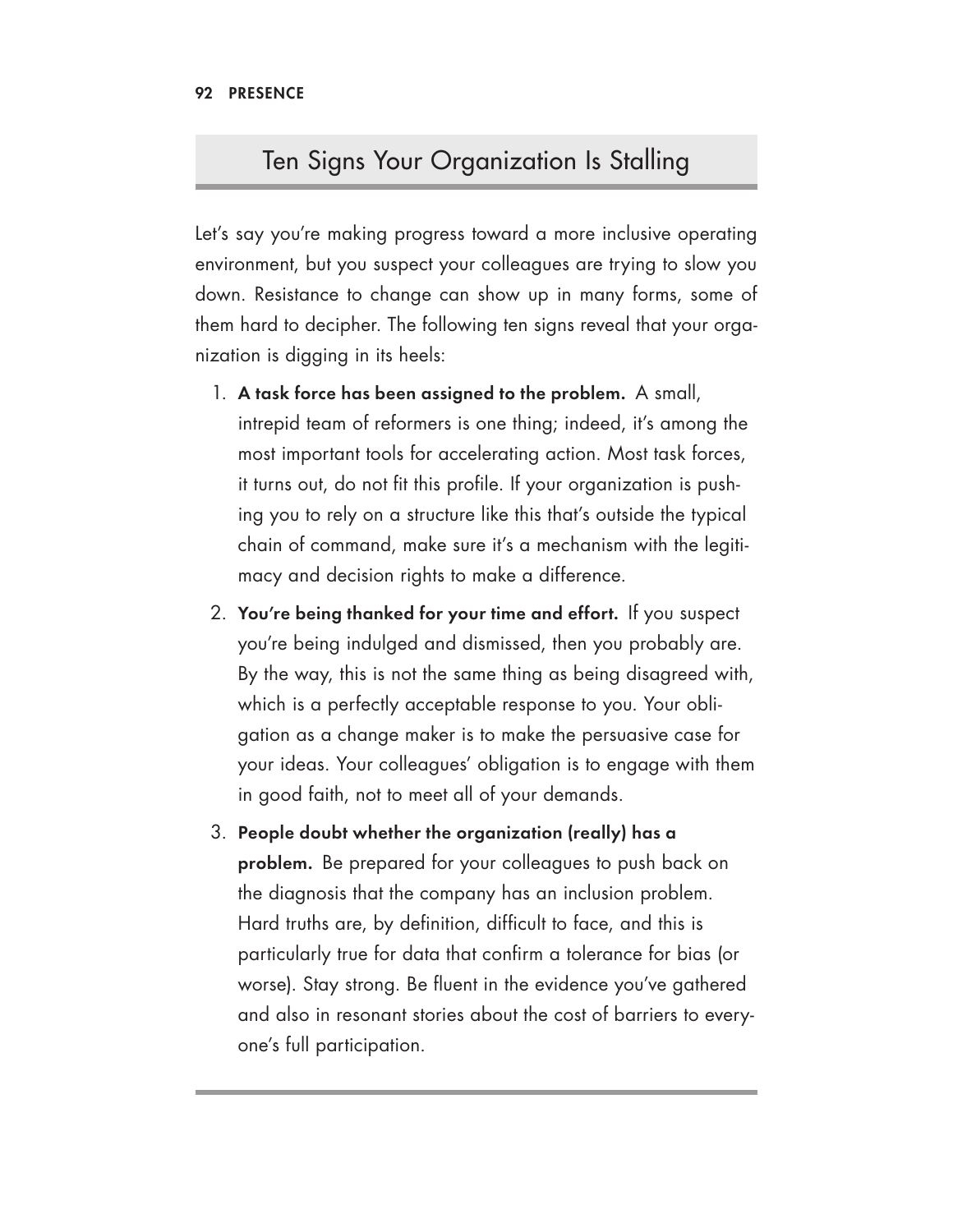- 4. **You're asked to respond to the grave concerns of unidentified critics.** These exchanges often start with some variation on, "As your friend, I think you should know what people are saying." This is usually a tactic to keep you in check rather than empower you with information. Don't take the bait and react to rumor and hearsay. Encourage your critics to reveal themselves so that you can engage directly with their concerns, which may very well be valid. Collaboration happens in daylight.
- 5. **The specter of "legal issues" is being invoked.** The antidote to this one is to work directly with the legal team, which is often made up of people who are far more creative, flexible, and solutions oriented than the detractors who are using their name. Lawyers are rarely the risk- intolerant killjoys they're made out to be by non-lawyers, so partner with them early.
- 6. **Your colleagues point out all the other things that are changing.** This critique assumes there's some kind of measurable limit on a firm's capacity to absorb positive change—and you're getting dangerously close to that line. People tend to underestimate their company's capacity to adapt to a better reality, as well as the true cost of continued inaction. We'll say it again, for the absence of doubt: failing to act in the presence of bias is demoralizing and inhumane.
- 7. **You keep hearing about a future state where the conditions for change will be much, much better.** This may be the most common expression of resistance we see, the fantasy that it's going to be easier to change things at some point in the future. In our (*continued*)